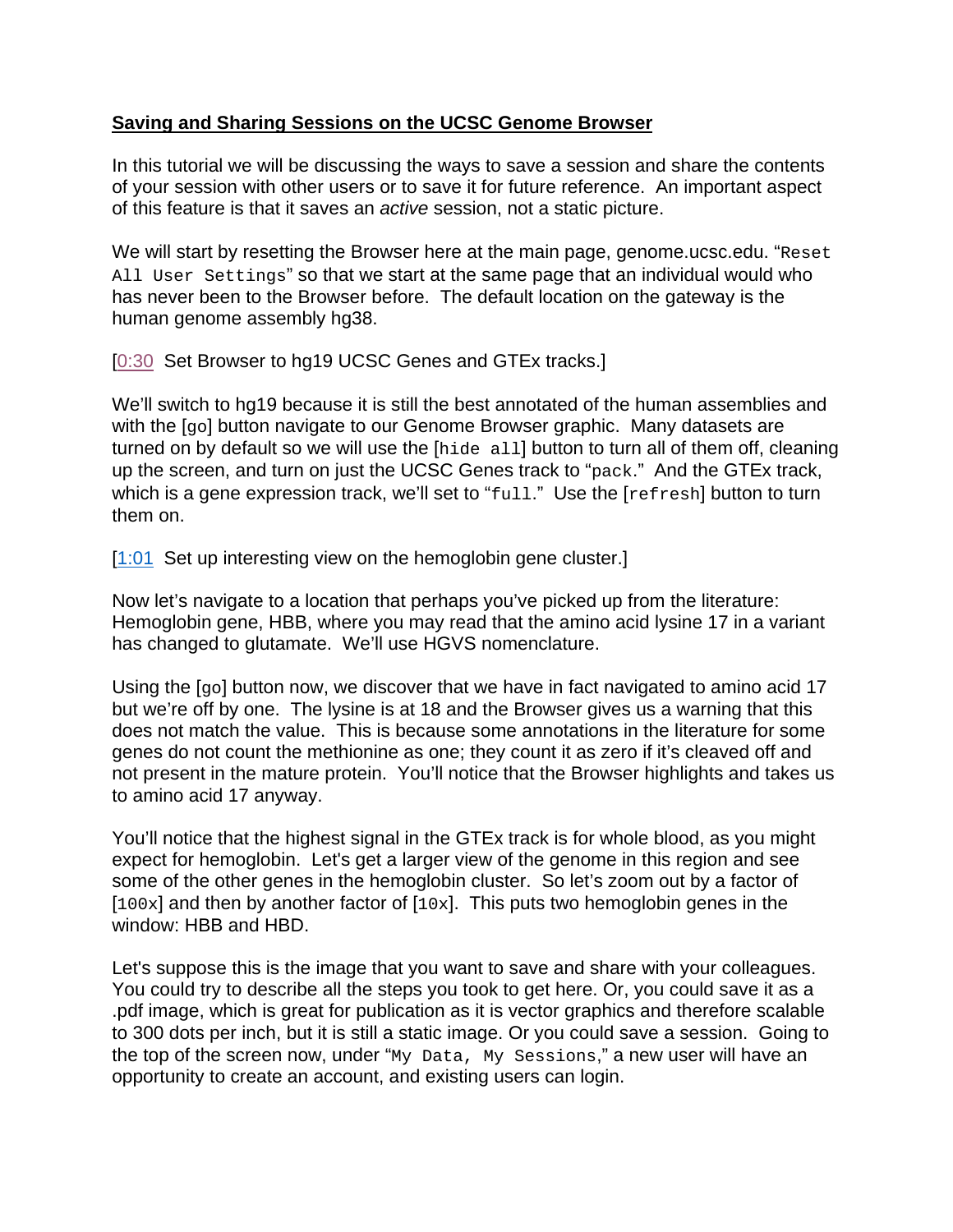## [\[2:33](https://www.youtube.com/watch?v=d5rHBLXwraM&feature=youtu.be&feature=player_detailpage&v=8ATcoDTOc0g&list=UUQnUJepyNOw0p8s2otX4RYQ&t=153s) Create and verify a user account.]

Let's "Create an account". We'll call it username: "videoDemo1" and we'll use my email address, and the optional recovery email for now we'll leave blank. And we will create a password.

Now we have an account but it's necessary to go check our email and look for the message from the UCSC system. Here we see that it tells us that we have created an account. We can click the link to confirm we're not a robot and we're redirected to a page that tells us that the account has been activated.

We'll go back to the original Browser and "Login" using the username "videoDemo1" and my new password and [Login]. This is the only place in the Genome Browser where a login is required, and that's so the system knows how to access your saved sessions and identify them as uniquely yours. You'll notice that we have a new section here called "My Sessions" which at the moment is empty and it's our opportunity now to create a session for the main Browser view. It's important to note that you can restore someone else's session without being logged in.

## [\[3:43](https://www.youtube.com/watch?v=d5rHBLXwraM&feature=youtu.be&feature=player_detailpage&v=8ATcoDTOc0g&list=UUQnUJepyNOw0p8s2otX4RYQ&t=223s) Save an active session.]

So we can save the session as "hg19\_hemoglobin" and [submit.] Now we have a session on our list and if we wish, we can use the right mouse button to keep the link that we can send to someone else or we can open up a mailer using this link here. Going back to the Genome Browser you'll find that we're at that same location.

Now to demonstrate how it works, let's navigate to some other gene in the genome such as "NF1" and  $[g_0.]$  If we go to "My Sessions," we can click on our session link and we're taken directly there. Or if we navigate to some other place on the Browser we can go once again to "My Data, My Sessions" and we can grab the link if we like, mail the link to someone else or copy it directly into the Browser and navigate to that page.

## [\[4:35](https://www.youtube.com/watch?v=d5rHBLXwraM&feature=youtu.be&feature=player_detailpage&v=8ATcoDTOc0g&list=UUQnUJepyNOw0p8s2otX4RYQ&t=275s) Update a session.]

If we don't really want to have two gene sets turned on, we can turn off the RefSeq gene set, which came on when we used the HGVS nomenclature. We can go back to "My Data, My Sessions" and resave the session under the same name, "hg19\_hemoglobin," and [submit.] We're prompted with an opportunity to not overwrite our existing session but we will overwrite here and the hit the "Browser" link.

It's important to note, if I go back here to the session, that the Browser prompts you with the name of the genome assembly in the section for saving. It's very useful to keep that, so you do not accidentally wind up on a genome assembly you did not expect to. If you simply name a session by a gene name and you save that session while you are looking at a mouse assembly, then come back a month later you may or may not